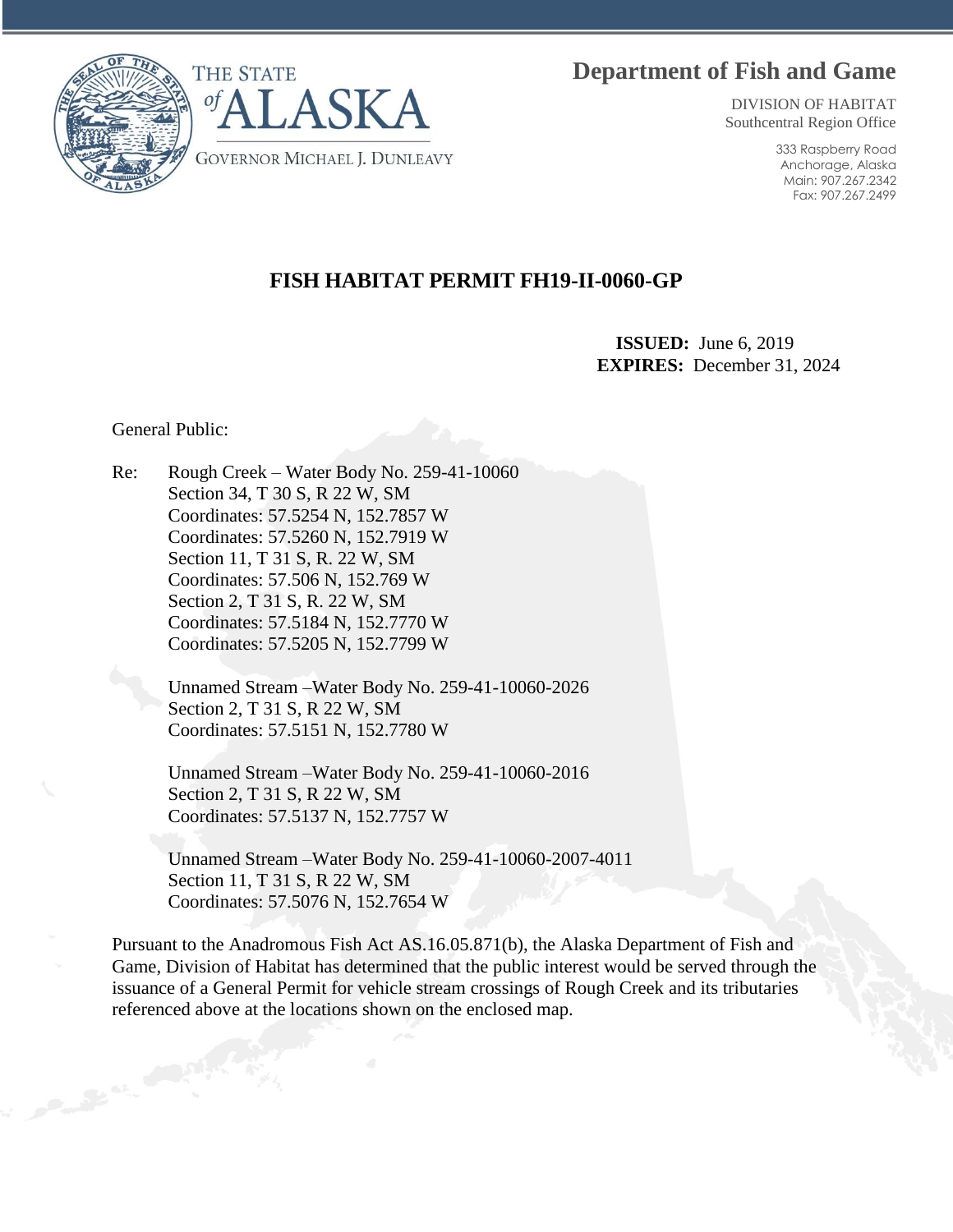### **Project Description**

This general permit authorizes the movement of wheeled or tracked vehicles weighing less than 5,000 lbs dry weight on the bed and banks of Rough Creek and its tributaries at the above referenced locations. Crossing with vehicles over 5,000 lbs is not authorized by this General Permit and will require an individual Fish Habitat Permit. The stream crossings are located at existing fords and are expected to provide adequate access to the area while minimizing adverse impacts to fish resources and habitats.

### **Anadromous Fish Act**

Water Body No. 259-41-10060, Water Body No. 259-41-10060-2016, Water Body No. 259-41- 10060-2026, and Water Body No. 259-41-10060-2007-4011 have been specified as being important for the spawning, rearing, or migration of anadromous fishes pursuant to AS 16.05.871(a). The water bodies provide habitat for pink, chum, and coho salmon, as well as Dolly Varden.

In accordance with AS 16.05.871(d), authorization is hereby given for the general public to ford Rough Creek and the unnamed streams at the identified crossings subject to the following stipulations:

- 1. Stream crossings shall be made from bank to bank in a direction substantially perpendicular to the stream flow.
- 2. Stream crossings shall be made only at locations with gradually sloping banks. There shall be no crossings at locations with sheer or cut banks.
- 3. Streambanks and streambeds shall not be altered or disturbed in any way to facilitate crossings.
- 4. Vehicles shall not be parked in open water. Parking below ordinary high water is authorized only on frozen surfaces or exposed gravel bars.
- 5. Vehicles shall not be refueled or serviced below ordinary high water. Vehicles leaking oil or other hazardous substances are prohibited from crossing the creek.
- 6. This permit must be retained onsite during stream crossings activities.

## **Permit Terms**

The vehicle owner and the operator, or the legal guardian of minor dependents, is responsible for the actions of persons who participate in the approved activity. For any activity that significantly deviates from this approval, the responsible party shall notify the Division of Habitat and obtain written approval in the form of an individual permit before beginning the activity. Any action taken that increases the scope of the activity or that negates, alters, or minimizes the intent or effectiveness of any stipulation contained in this general permit will be deemed a significant deviation from the approved activity. The final determination as to the significance of any deviation and the need for an individual permit is the responsibility of the Division of Habitat. Therefore, it is recommended that the Division of Habitat be consulted immediately when a deviation from the approved activity is being considered.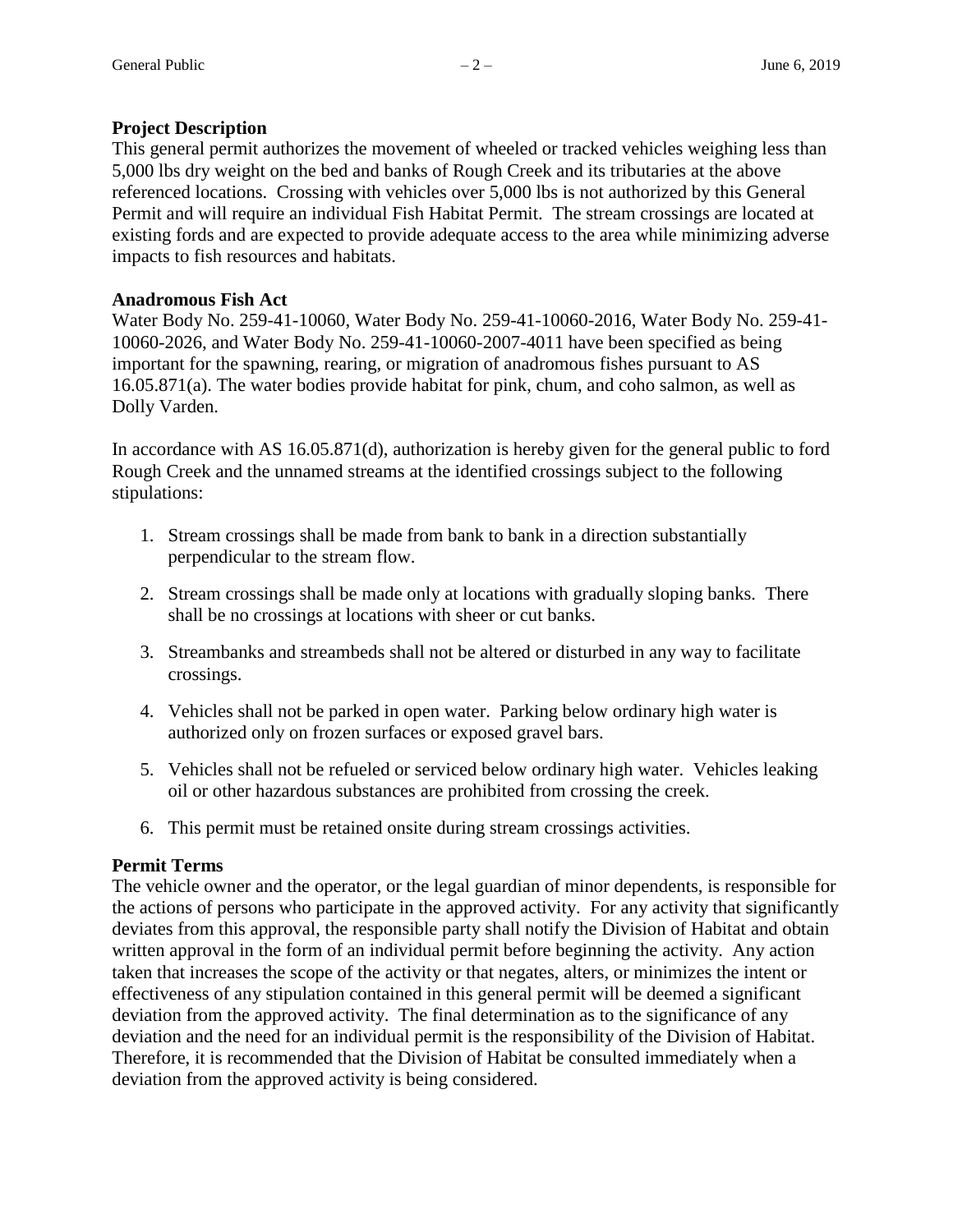This letter constitutes a General Permit issued under the authority of AS 16.05.871. Please be advised that this determination applies only to activities regulated by the Division of Habitat; other agencies also may have jurisdiction under their respective authorities. This determination does not relieve you of your responsibility to secure other permits; state, federal, or local. You are still required to comply with all other applicable laws.

In addition to the penalties provided by law, this General Permit may be terminated or revoked for failure to comply with its provisions or failure to comply with applicable statutes and regulations. The department reserves the right to require mitigation measures to correct disruption to fish and game created by the project and which was a direct result of the failure to comply with this permit or any applicable law.

The recipient of this General Permit shall indemnify, save harmless, and defend the department, its agents, and its employees from any and all claims, actions, or liabilities for injuries or damages sustained by any person or property arising directly or indirectly from permitted activities or your performance under this General Permit. However, this provision has no effect if, and only if, the sole proximate cause of the injury is the department's negligence.

This permit decision may be appealed in accordance with the provisions of AS 44.62.330-630.

Any questions or concerns about this permit may be directed to Habitat Biologist Will Frost at 267-2813 or emailed to william.frost@alaska.gov.

Sincerely, Doug Vincent-Lang Commissioner

Ron Benkort

By Ron Benkert Southcentral Regional Supervisor

Enclosures: Stream Crossing Map

Email cc: N. Svoboda, ADF&G T. Polum, ADF&G A. Ott, ADF&G K. Schaberg, ADF&G AWT, Kodiak J. Rypkema, ADEC C. Larson, ADNR M. Powers, KIB USACE, Regulatory Branch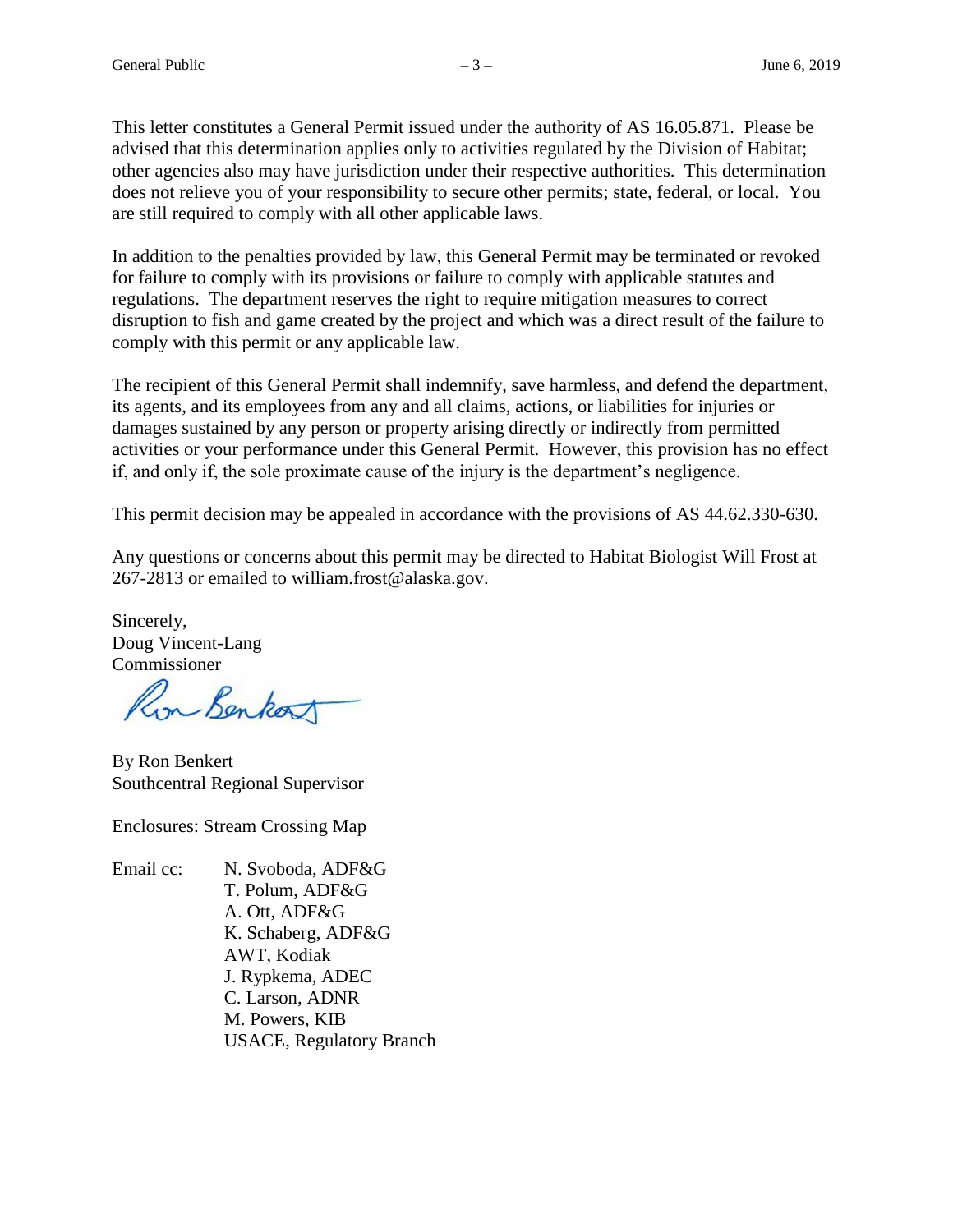#### **FISH HABITAT PERMIT FH19-II-0060-GP**

#### **APPROVED STREAM CROSSING – MAP**

Rough Creek – Waterbody No. 259-41-10060 Section 34, T 30 S, R 22 W, SM Coordinates: 57.5254 N, 152.7857 W Coordinates: 57.5260 N, 152.7919 W Section 11, T 31 S, R. 22 W, SM Coordinates: 57.506 N, 152.769 W Section 2, T 31 S, R. 22 W, SM Coordinates: 57.5184 N, 152.7770 W Coordinates: 57.5205 N, 152.7799 W

Unnamed Stream - Waterbody No. 259-41-10060-2026 Section 2, T 31 S, R 22 W, SM Coordinates: 57.5151 N, 152.7780 W

Unnamed Stream - Waterbody No. 259-41-10060-2016 Section 2, T 31 S, R 22 W, SM Coordinates: 57.5137 N, 152.7757 W

Unnamed Stream - Water Body No. 259-41-10060-2007-4011 Section 11, T 31 S, R 22 W, SM Coordinates: 57.5076 N, 152.7654 W

Map notes: There are eight approved fords of anadromous fish bearing waters within the area shown on this map, as noted by the legal descriptions above and depicted on the map. Crossings are authorized only within 20 feet of the centerline of a traditional ford crossing at the referenced location. You are advised to contact the Kodiak ATV Club or the appropriate land management agency concerning the location of approved trails or other restrictions on vehicle use on lands managed by those agencies. Vehicle stream crossings of other specified anadromous fish bearing waters, or other locations are not authorized, except by individual permit or other General Permits.